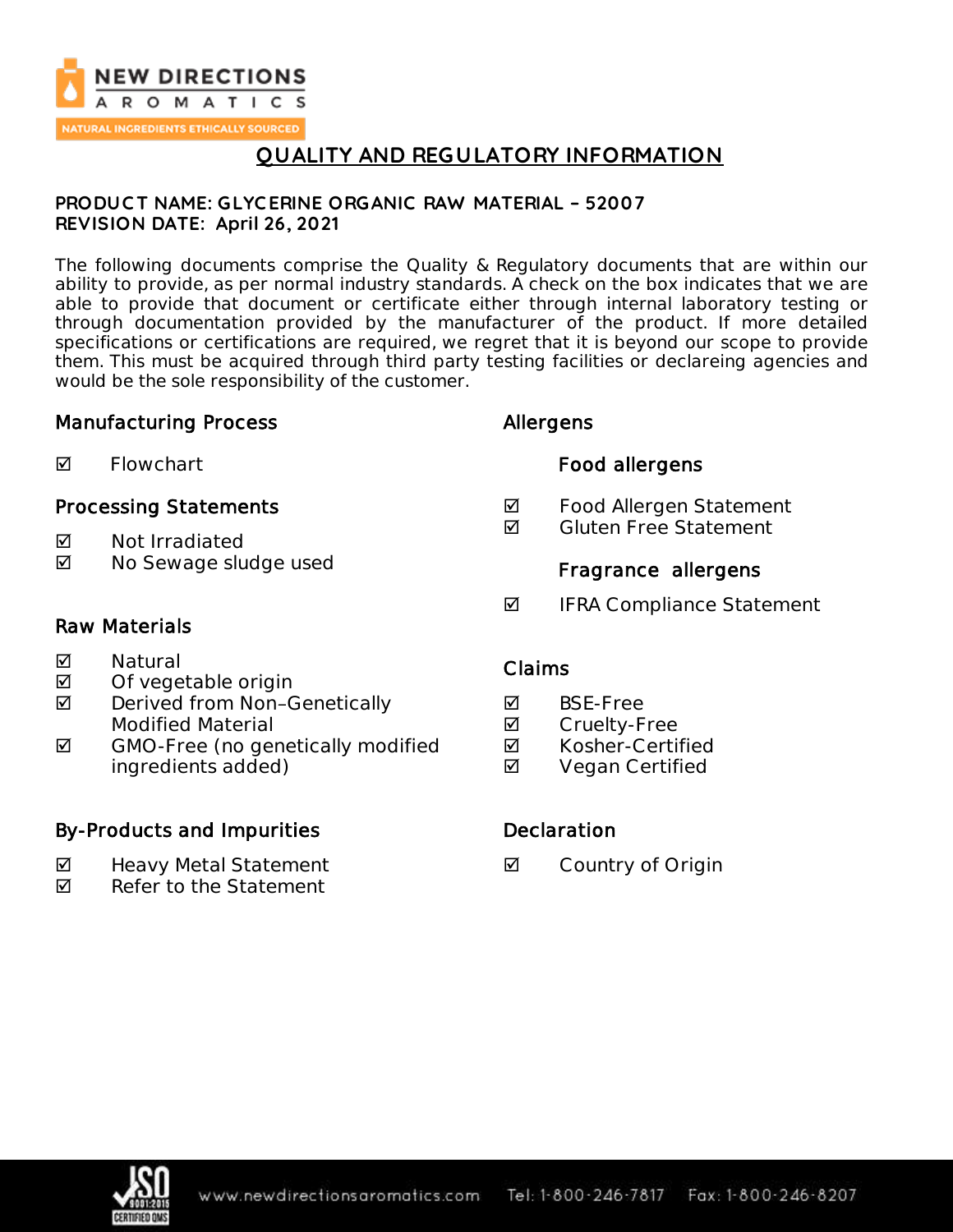

# **FLOW C HART**

## **PRODUC T NAME: GLYC ERINE ORGANIC RAW MATERIAL – 52007**



### Disclaimer & Caution

Please refer to all relevant technical information specific to the product, prior to use. The information contained in this document is obtained from current and reliable sources. New Directions Aromatics Inc. provides the information contained herein, but makes no representation as to its comprehensiveness or accuracy. Individuals receiving this information must exercise their independent judgment in determining its appropriateness for a particular purpose. The user of the product is solely responsible for compliance with all laws and regulations applying to the use of the products, including intellectual property rights of third parties. As the ordinary or otherwise use(s) of this product is outside the control of New Directions Aromatics Inc., no representation or warranty, expressed or implied, is made as to the effect(s) of such use(s), (including damage or injury), or the results obtained. The liability of New Directions Aromatics Inc. is limited to the value of the goods and does not include any consequential loss. New Directions Aromatics Inc. shall not be liable for any errors or delays in the content, or for any actions taken in reliance thereon. New Directions Aromatics Inc. shall not be responsible for any damages resulting from use of or reliance upon this information. In the event of any dispute, the Customer hereby agrees that Jurisdiction is limited to the province of Ontario.



Tel: 1-800-246-7817 Fax: 1-800-246-8207 www.newdirectionsaromatics.com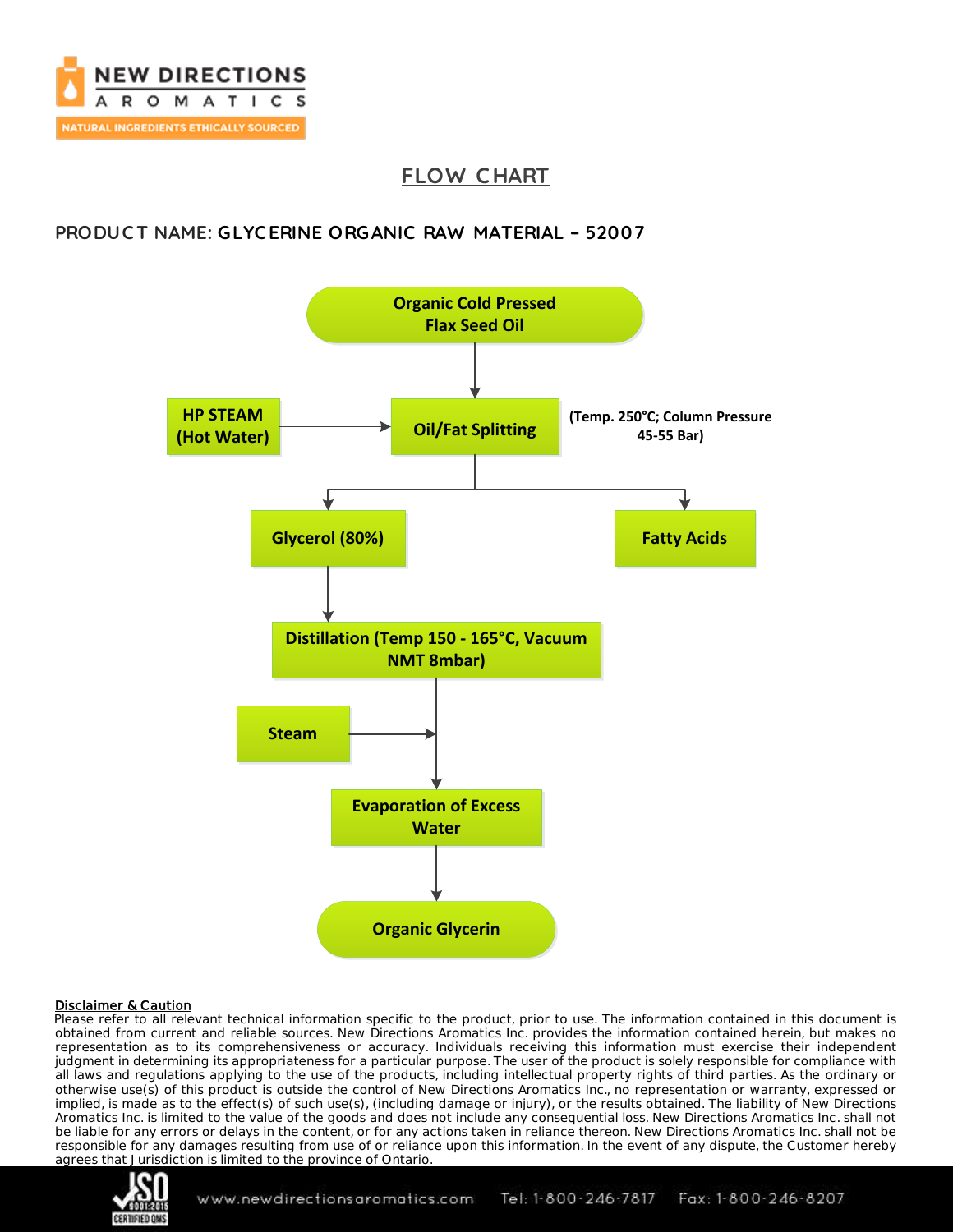

## **NON-IRRADIATION STATEMENT**

## **PRODUC T NAME: GLYC ERINE ORGANIC RAW MATERIAL – 52007**

We hereby declare that, to the best of our knowledge, this product has not been irradiated and does not contain any ingredient that has gone through any irradiation.

### Disclaimer & Caution

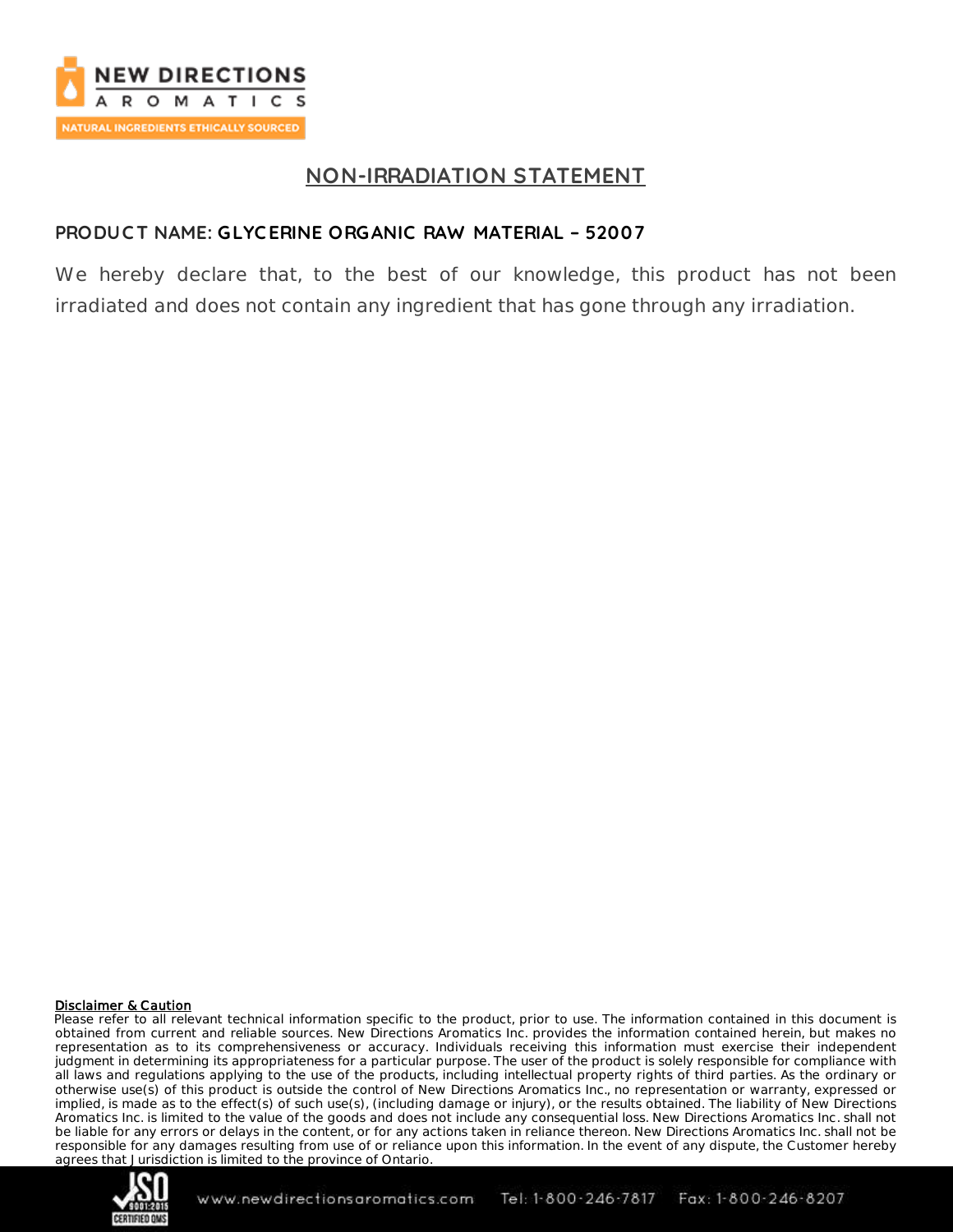

# **SEW ER SLUDGE STATEMENT**

## **PRODUC T NAME: GLYC ERINE ORGANIC RAW MATERIAL – 52007**

We hereby declare that, to the best of our knowledge, this product is free from, and was not processed with, sewer sludge.

#### Disclaimer & Caution

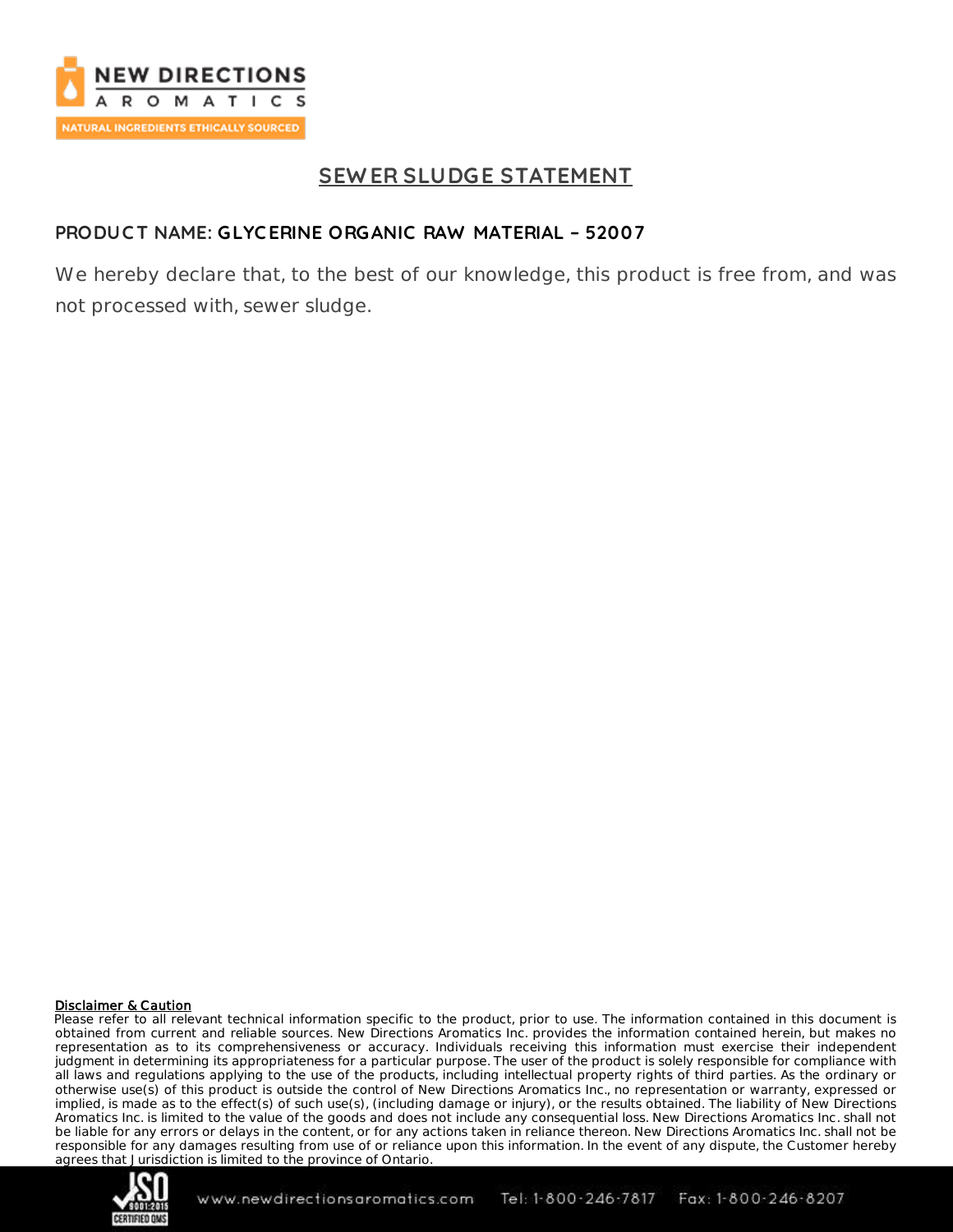

## **NATURAL STATEMENT**

## **PRODUC T NAME: GLYC ERINE ORGANIC RAW MATERIAL – 52007**

We hereby declare that, to the best of our knowledge, this product is 100 % natural produced from a vegetable origin. No preservatives and/or artificial ingredients were intentionally added during manufacturing.

### Disclaimer & Caution

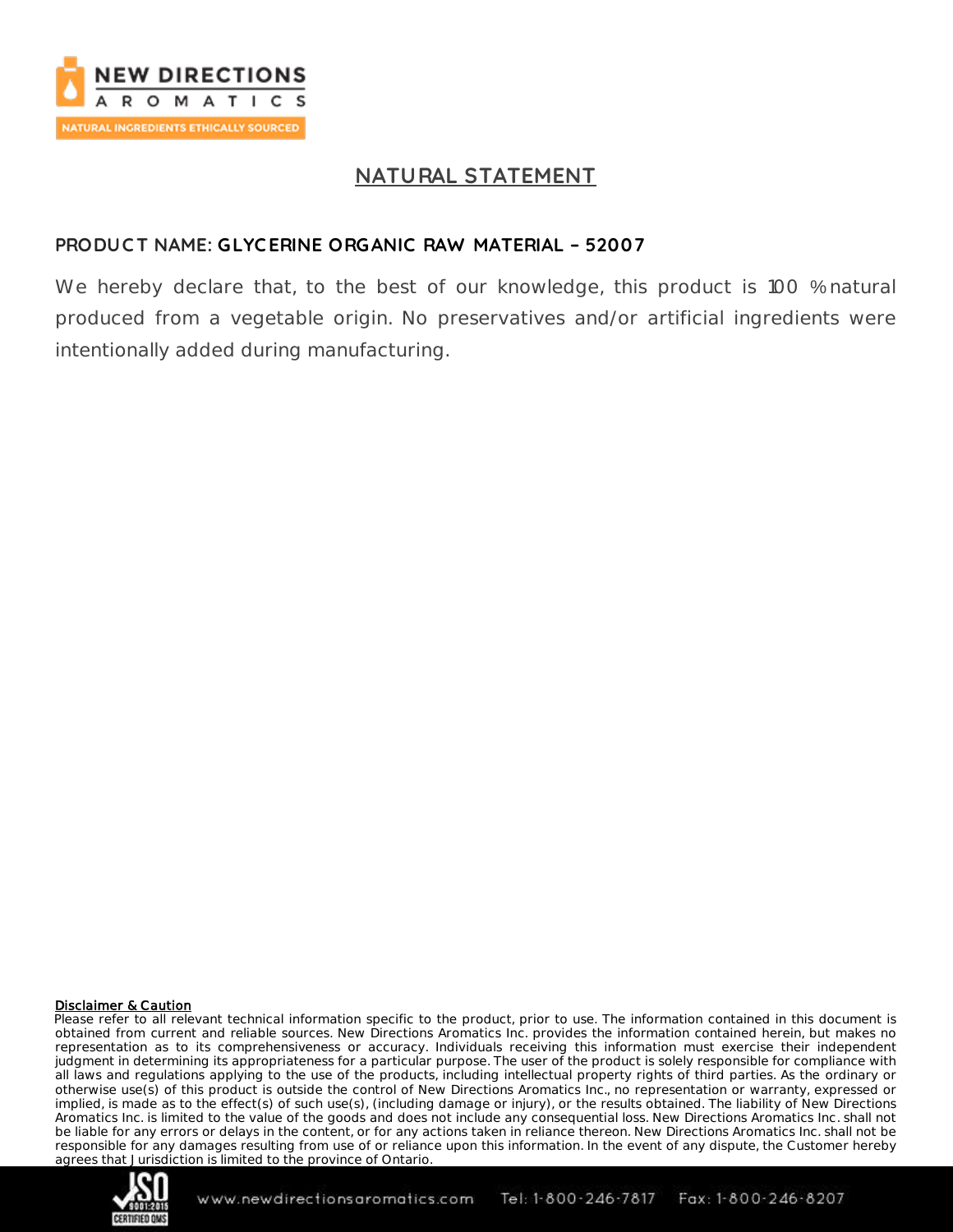

# **GMO STATEMENT**

## **PRODUC T NAME: GLYC ERINE ORGANIC RAW MATERIAL – 52007**

We hereby declare that, to the best of our knowledge, this product was not produced by gene modification, nor derived from genetically modified organisms. This material does not contain DNA or protein from genetically modified organisms.

### Disclaimer & Caution

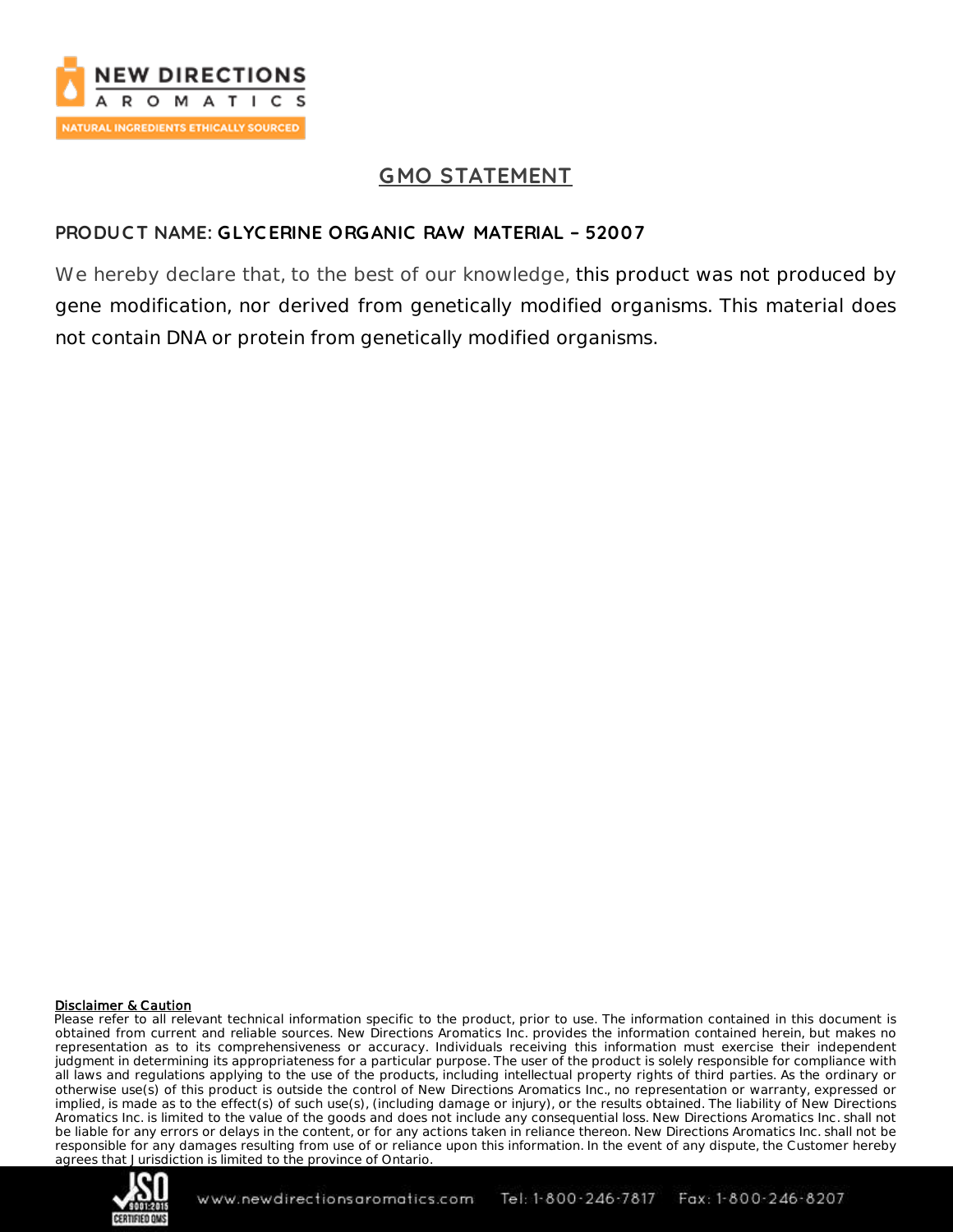

# **BY-PRODUC T AND IMPURITIES STATEMENT**

## **PRODUC T NAME: GLYC ERINE ORGANIC RAW MATERIAL – 52007**

We hereby declare that, to the best of our knowledge, this product does not contain any of the following:

- Phthalate
- Residual Solvent
- Pesticides
- Parabens
- Palm Oil
- Nanomaterial
- Heavy Metals

### Disclaimer & Caution

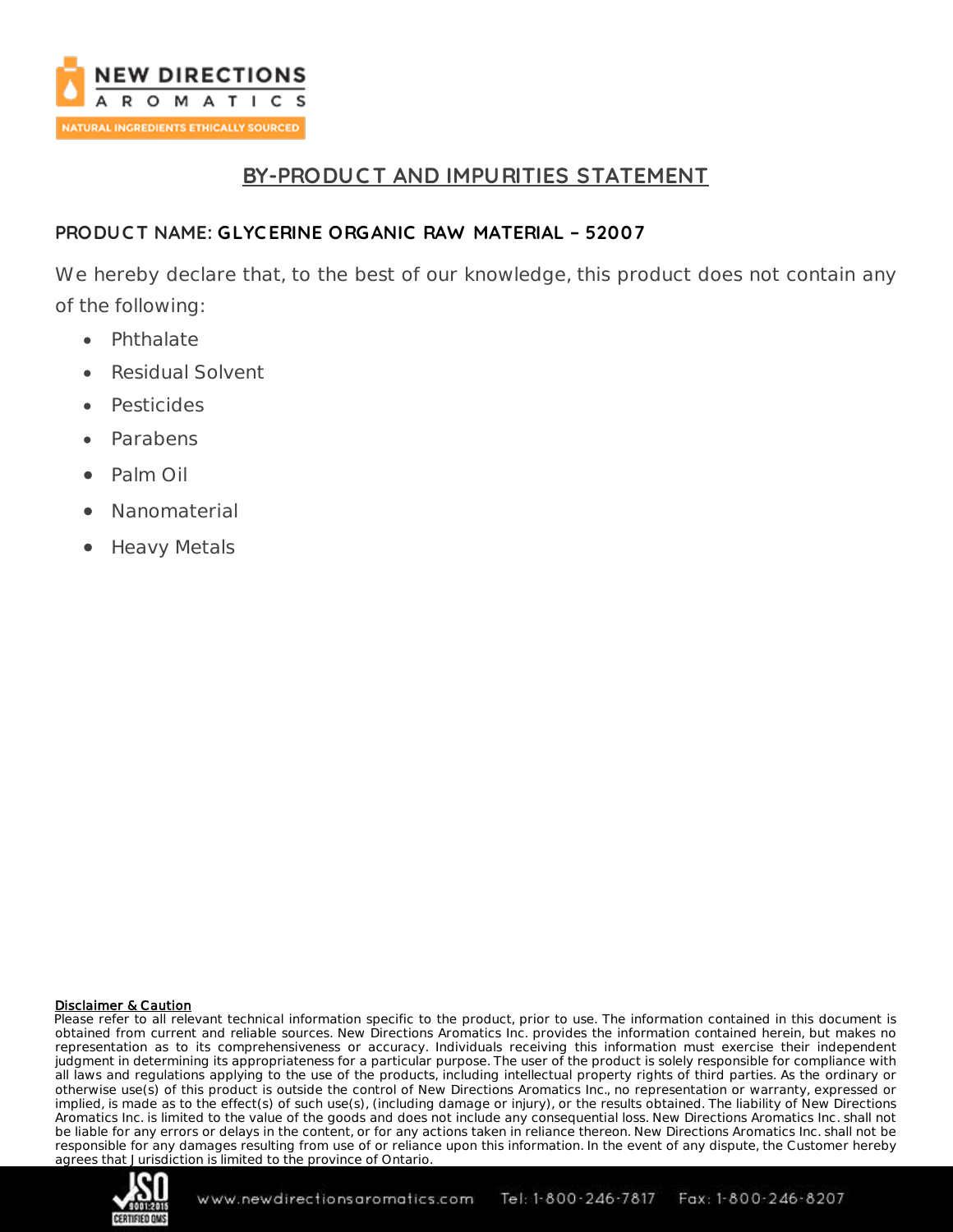

# **FOOD ALLERGEN INFORMATION**

## **PRODUC T NAME: GLYC ERINE ORGANIC RAW MATERIAL – 52007**

| Component                                                      | Present in the product |
|----------------------------------------------------------------|------------------------|
| Peanuts (and/or derivatives,) e.g., protein oil                | <b>No</b>              |
| Tree Nuts (and/or derivatives)                                 | <b>No</b>              |
| Sesame Seeds (and/or derivatives)                              | <b>No</b>              |
| Wheat, Barley, Rye, Oats, Spelt, Kamut (and/or<br>derivatives) | <b>No</b>              |
| Soybeans (and/or derivatives)                                  | <b>No</b>              |
| Dairy (including lactose) or Eggs                              | <b>No</b>              |
| Fish or their products                                         | <b>No</b>              |
| Shellfish or their products                                    | <b>No</b>              |
| Mustard (and/or derivatives)                                   | <b>No</b>              |
| Celery (and/or derivatives)                                    | <b>No</b>              |
| Sulphite                                                       | <b>No</b>              |

### Disclaimer & Caution

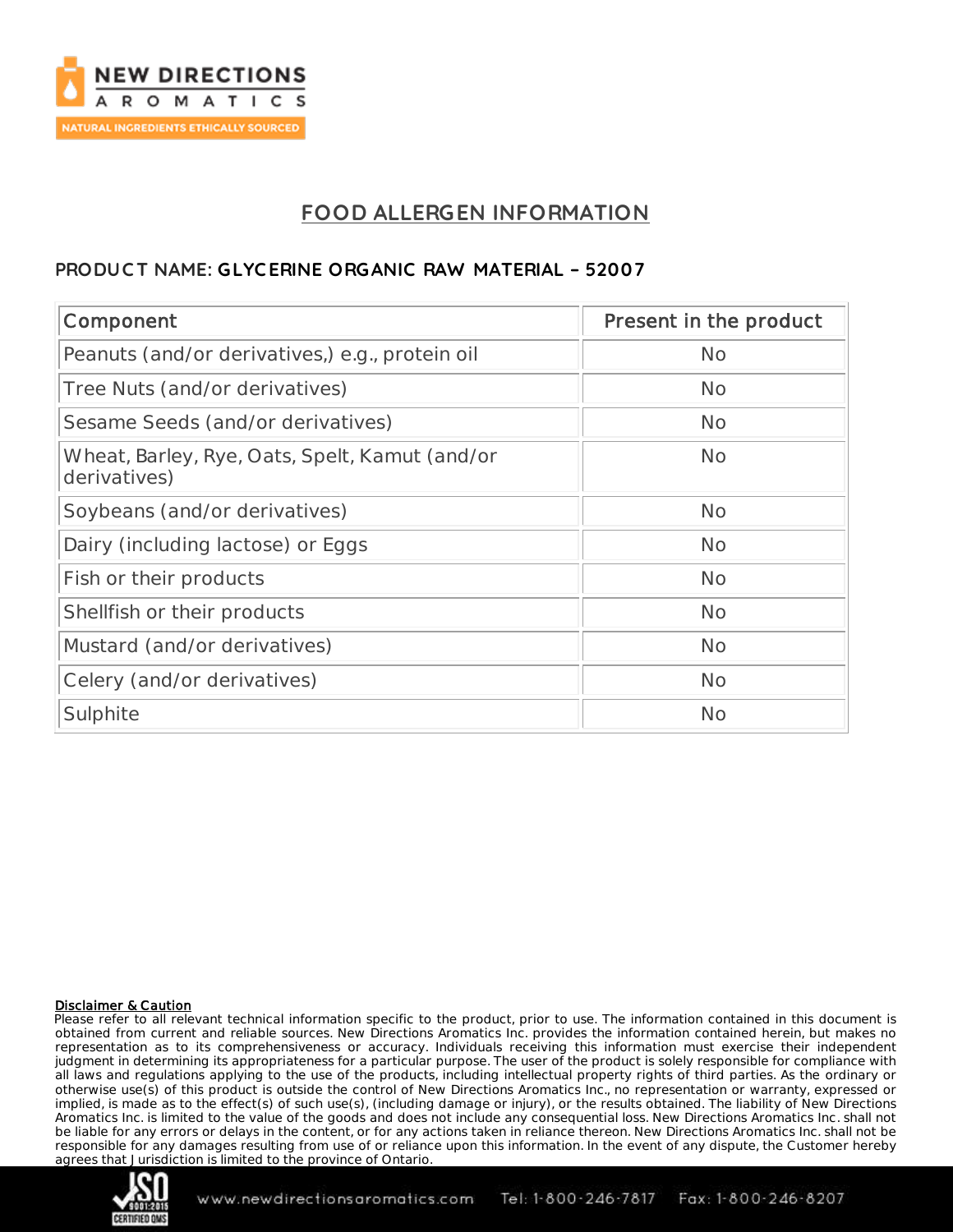

# **GLUTEN STATEMENT**

## **PRODUC T NAME: GLYC ERINE ORGANIC RAW MATERIAL – 52007**

We hereby declare that, to the best of our knowledge, this product is gluten-free, nor was it manufactured with any ingredients containing gluten.

### Disclaimer & Caution

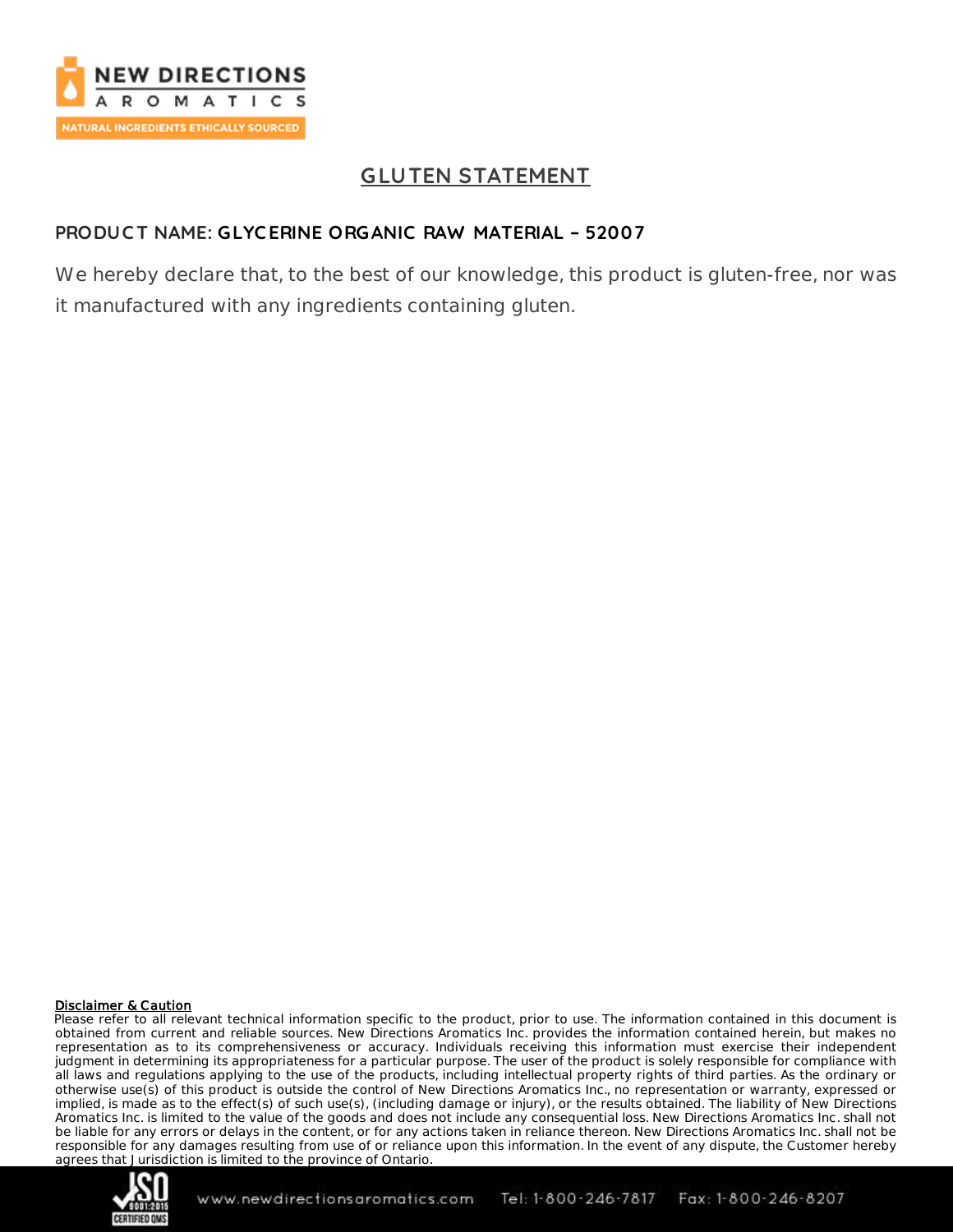

# **IFRA C OMPLIANCE STATEMENT**

## **PRODUC T NAME: GLYC ERINE ORGANIC RAW MATERIAL – 52007**

Based on processing information and raw materials used, Fragrance Allergens listed in the EU Regulation 1223/2009 Annex III, N0 67-92 are not likely to be present.

### Disclaimer & Caution

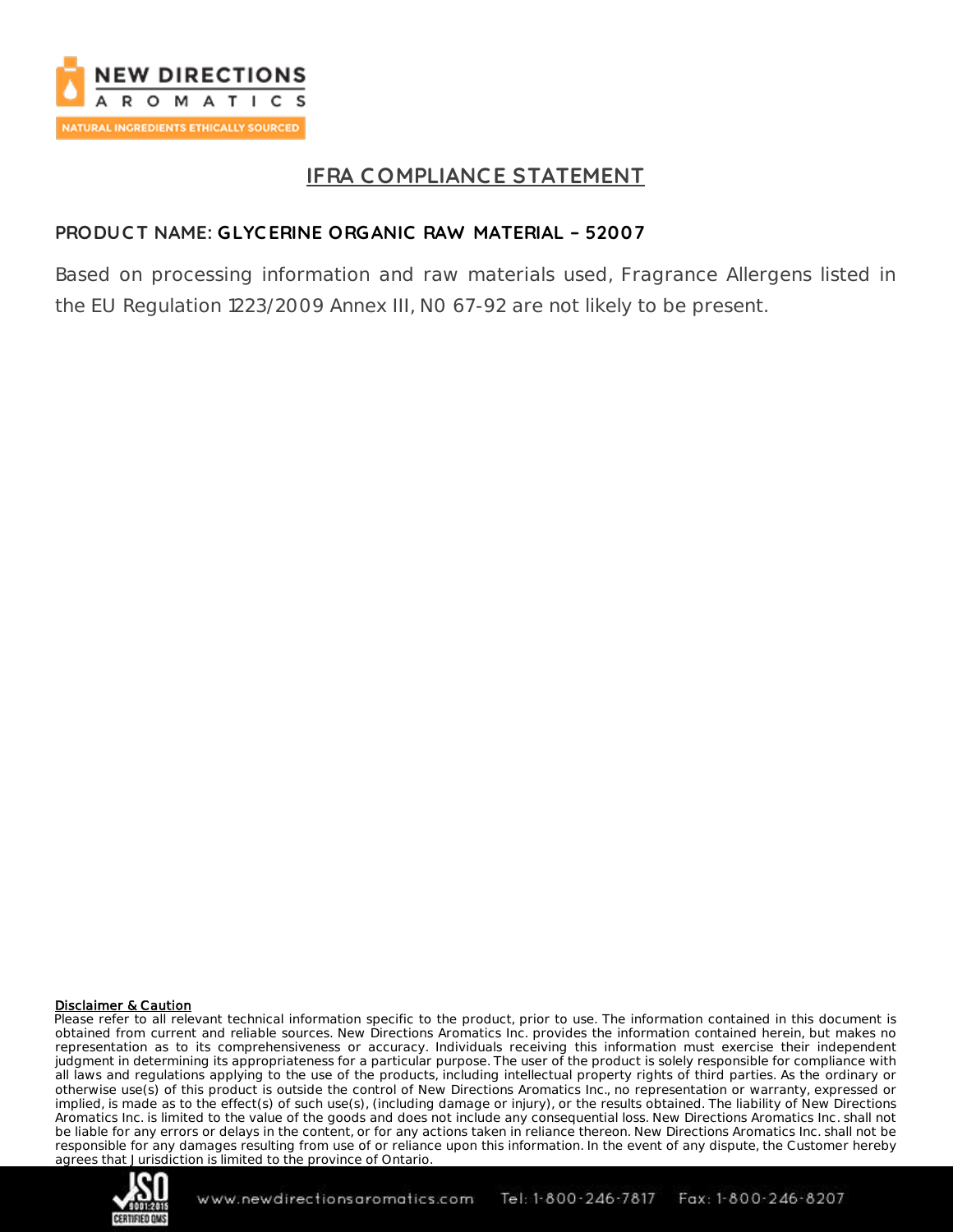

# **DEC LARATION OF BOVINE SPONGIFORM ENC EPHALOPATHY (BSE)**

### **PRODUC T NAME: GLYC ERINE ORGANIC RAW MATERIAL – 52007**

We hereby declare that, to the best of our knowledge, this product was not made with, nor contains, any animal material or derivatives, and is free of BSE.

### Disclaimer & Caution

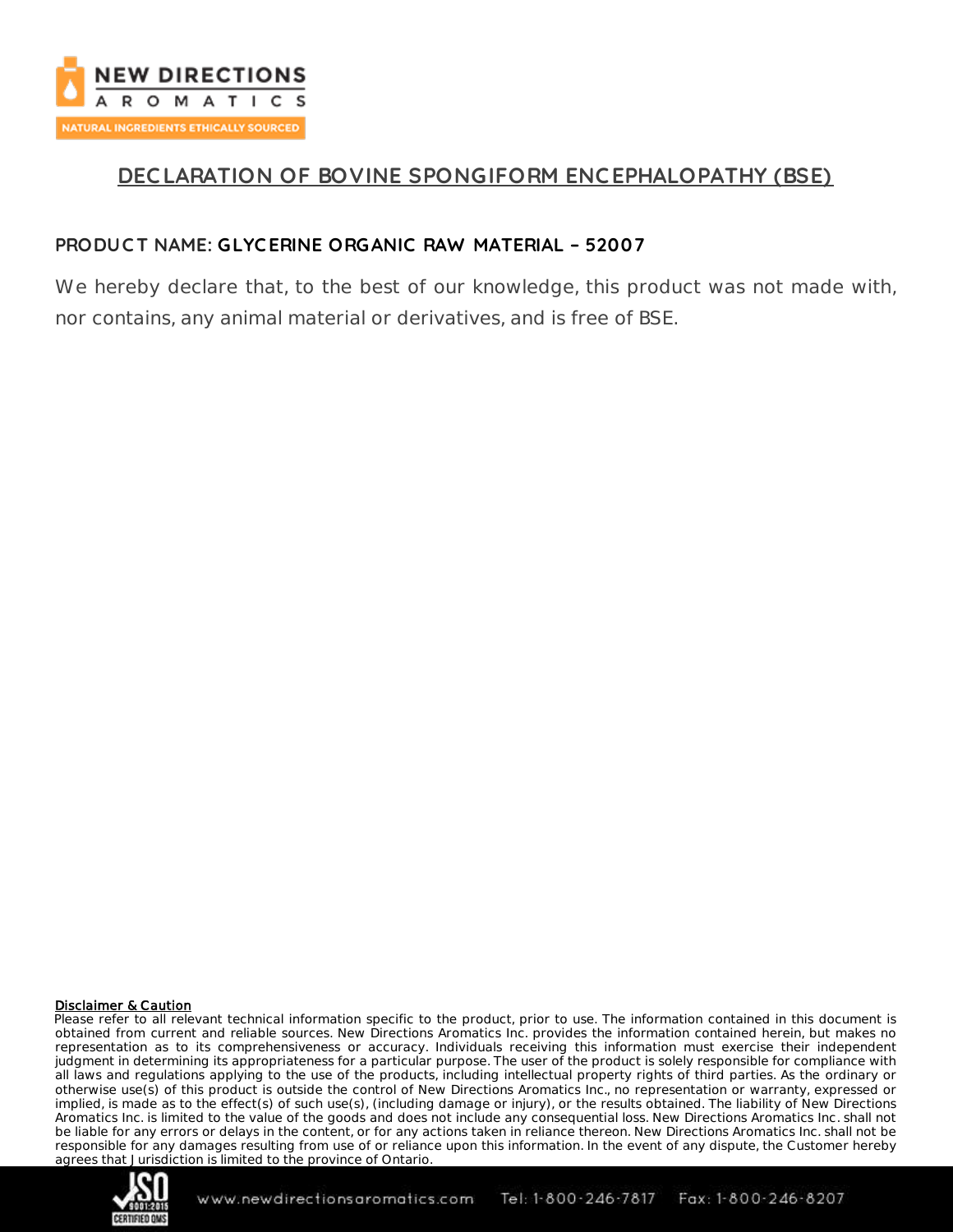

# **C RUELTY FREE STATEMENT**

## **PRODUC T NAME: GLYC ERINE ORGANIC RAW MATERIAL – 52007**

We hereby declare that, to the best of our knowledge, this product has not been tested on animals.

### Disclaimer & Caution

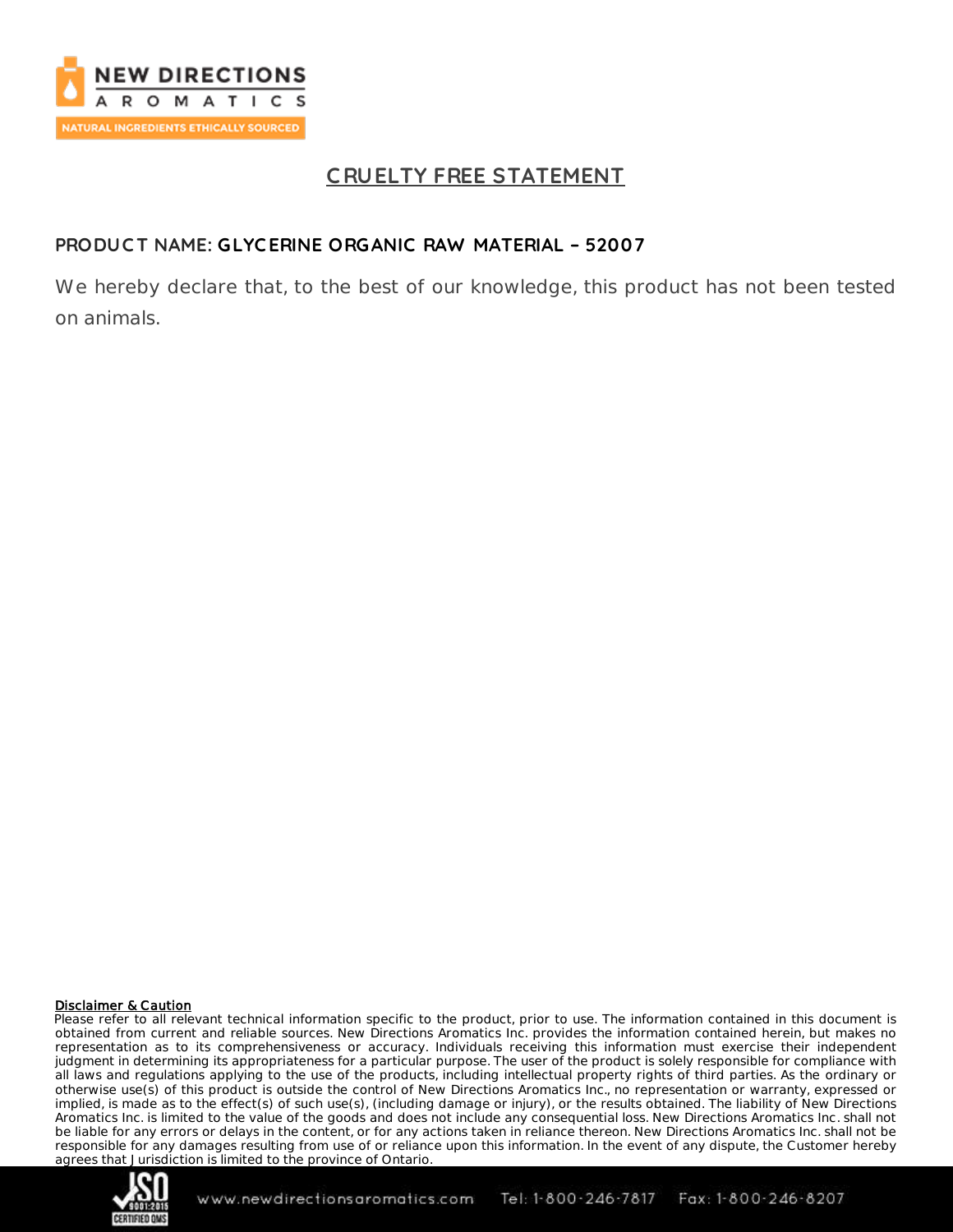

# **KOSHER STATEMENT**

## **PRODUC T NAME: GLYC ERINE ORGANIC RAW MATERIAL – 52007**

We hereby confirm that, this product has been certified for Kosher standards.

### Disclaimer & Caution

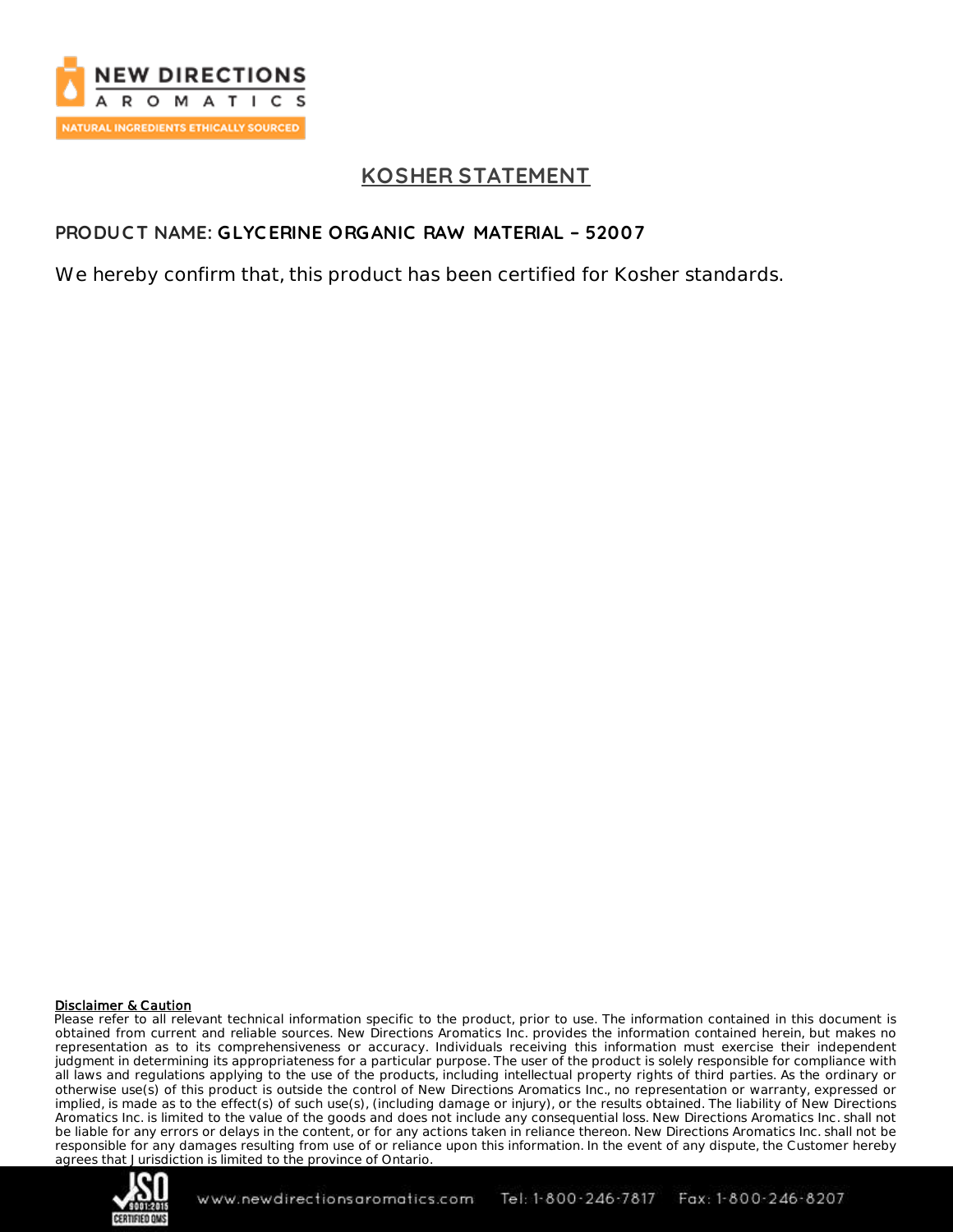

# **VEGAN STATEMENT**

## **PRODUC T NAME: GLYC ERINE ORGANIC RAW MATERIAL – 52007**

We hereby confirm that, this product has been certified for vegan standards.

### Disclaimer & Caution